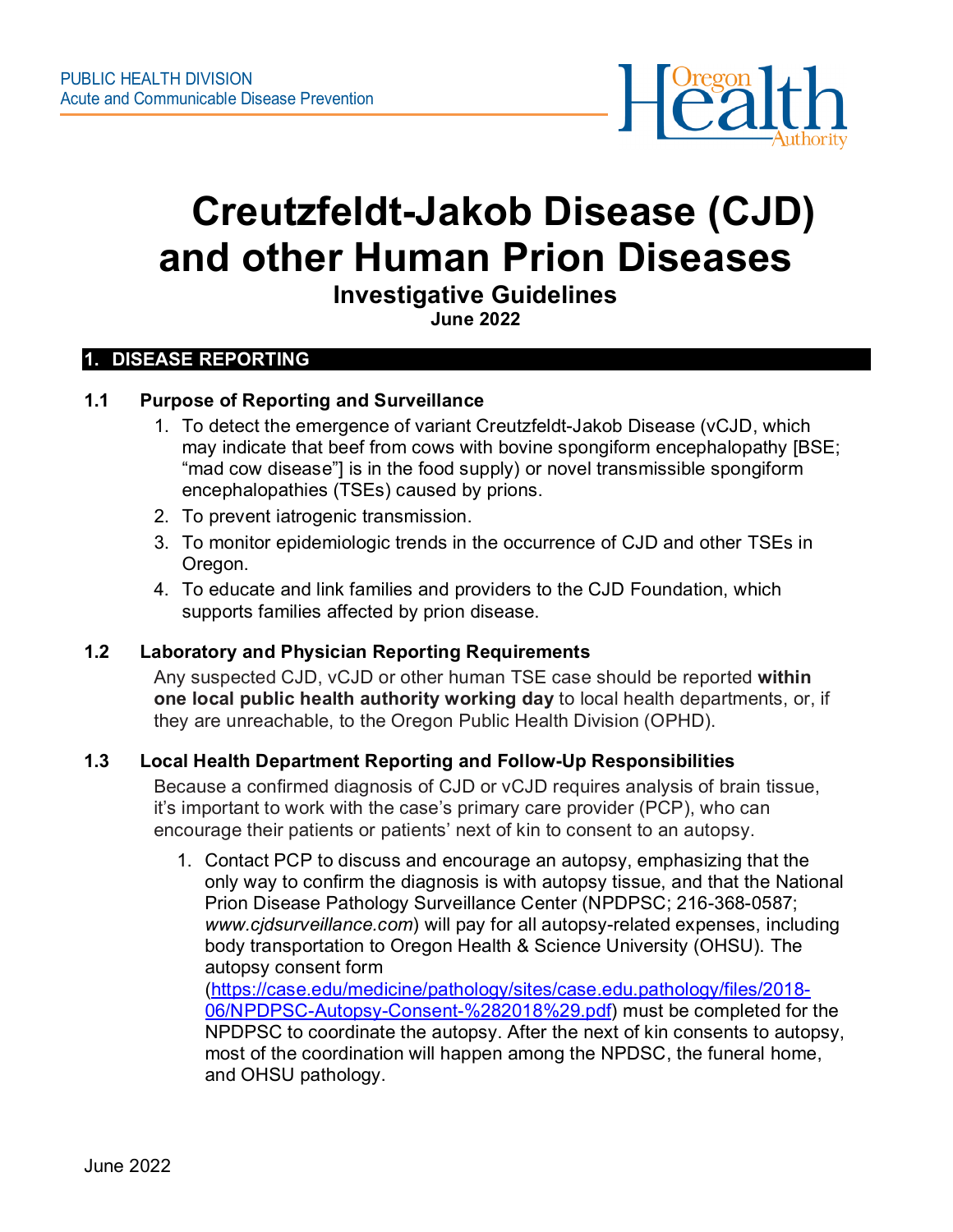- 2. Encourage PCP to link family of case to the CJD Foundation [\(www.cjdfoundation.org\)](http://www.cjdfoundation.org/)
- 3. If the case is <55 years old, concern for vCJD is higher; additional risk-related information will need to be entered into Orpheus, and pertinent sections of the medical record will need to be redacted and sent to CDC's prion surveillance program within two weeks of report date.

# **2. THE DISEASE AND ITS EPIDEMIOLOGY**

## **2.1 Etiologic Agent**

The causative agents of TSEs are believed to be prions, which are abnormally folded versions of proteins normally present in the brain. They are "transmissible" insofar as they are able to induce abnormal folding of normally folded analogous proteins. The term "prion" is derived from the phrase "proteinaceous infectious particle." The functions of the normally folded prion proteins (PrPs) are not completely understood. The abnormal folding of the prion proteins leads to brain damage that, grossly, appears "spongiform," and to the characteristic signs and symptoms of the disease. **Prions are resistant to routine physical and chemical sterilization measures**. Destruction is the safest and most unambiguous method of handling heat-resistant surgical instruments that come in contact with highinfectivity tissues; but stringent chemical and autoclave sterilization methods (found at [www.cdc.gov/prions/cjd/infection-control.html\)](http://www.cdc.gov/prions/cjd/infection-control.html) may also be used. Human prion diseases include Creutzfeldt-Jakob Disease (CJD), variant Creutzfeldt-Jakob Disease (vCJD), Gerstmann-Sträussler-Scheinker (GSS) Syndrome, Fatal Familial Insomnia (FFI), Sporadic Fatal Insomnia (sFI), and Kuru. Distinguishing features of selected human prion diseases are listed in Table 1.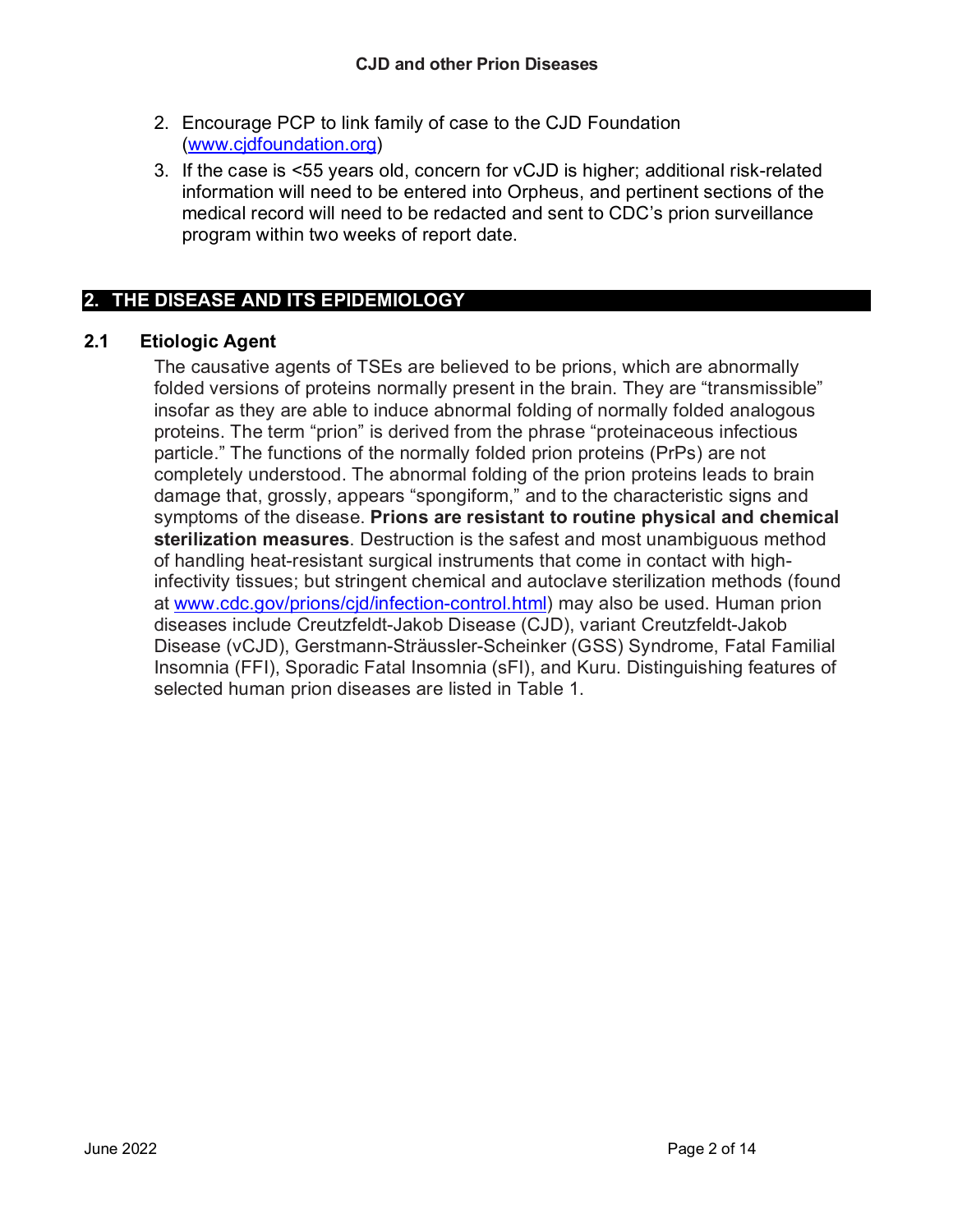| <b>Form</b>                                                     | <b>Cause</b>                                                                                                                                                                                        | <b>Distinguishing Features</b>                                                                                                                                                                                                                               |  |
|-----------------------------------------------------------------|-----------------------------------------------------------------------------------------------------------------------------------------------------------------------------------------------------|--------------------------------------------------------------------------------------------------------------------------------------------------------------------------------------------------------------------------------------------------------------|--|
| Sporadic CJD                                                    | Unknown                                                                                                                                                                                             | Affects mainly >60-yr-olds. Common<br>symptoms include ataxia and dementia.<br>Short course. Brain tissue shows<br>spongiform change, but plaques are<br>rarely present.                                                                                     |  |
| Sporadic Fatal<br>Insomnia (sFI)                                | Unknown                                                                                                                                                                                             | Behavioral or mood changes, ataxia,<br>and sleep disturbances, which can<br>be further evaluated by<br>polysomnography and positron<br>emission tomography (PET) testing.                                                                                    |  |
| <b>Inherited Prion</b><br><b>Disease</b><br><b>Familial CJD</b> | Inherited mutation in<br>PrP gene                                                                                                                                                                   | Often younger onset than sCJD.<br>Symptom pattern depends on type of<br>mutation but can be similar to<br>sporadic. Course of illness usually<br>longer.                                                                                                     |  |
| <b>Acquired CJD</b>                                             | Exposure through brain<br>surgery, corneal<br>transplant, dura mater<br>graft, or transmission from<br>exposure through a<br>peripheral route (as with<br>human growth hormone<br>[hGH] injections) | Age at onset depends on the age at<br>exposure and on the incubation time.<br>Clinical and pathological features are<br>often indistinguishable from sCJD.<br>Growth hormone cases show plaques.                                                             |  |
| Variant (vCJD)                                                  | <b>Exposure to bovine</b><br>spongiform<br>encephalopathy (BSE)<br>through consumption<br>of infected beef or<br>blood or plasma<br>transfusion                                                     | Younger onset and longer duration<br>than sporadic CJD. Psychiatric<br>symptoms often seen at disease<br>presentation. Distinctive "daisy"<br>plaques in brain tissue. For blood<br>and plasma transfusion, age at onset<br>depends on the time of exposure. |  |

**Table 1. Distinguishing features of selected human prion diseases**

## **2.2 Description of Illness**

Prion diseases are progressive and always fatal. They typically have decades-long incubation periods and cause characteristic spongiform changes in the brain, neuronal loss and gliosis *without* provoking an inflammatory reaction. Death usually occurs within a year after onset of illness.

Sporadic CJD occurs worldwide and is the most common human prion disease (estimated incidence: 1–2 cases per million population per year). It is a fatal neurodegenerative disease that occurs primarily in persons >55 years of age. It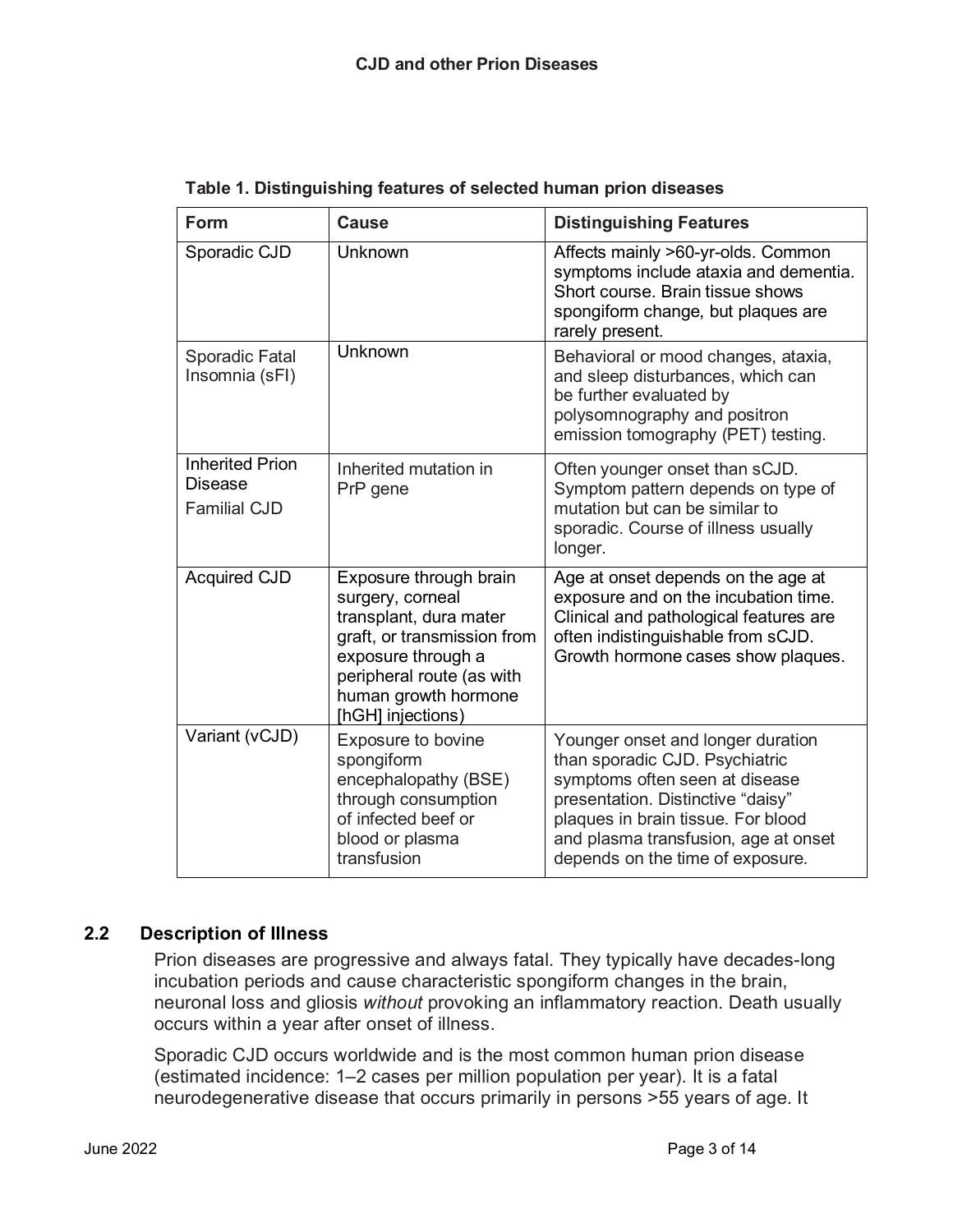usually begins with cognitive and behavioral changes (e.g., memory difficulties) and progresses to include physical neurologic signs, e.g., myoclonus, ataxia, rigidity. Death is often caused by aspiration or sepsis and usually ensues within one year of onset.

Familial CJD results from inherited mutations in the prion protein gene. Compared to sporadic CJD, patients with familial CJD are generally younger and have a family history of prion disease.

vCJD was recognized in the United Kingdom in the 1990s. Consumption of products from BSE-infected cattle is the likely mode of transmission to humans. In contrast to sporadic CJD, vCJD is characterized primarily by behavioral changes (e.g., psychosis, depression), painful sensory symptoms, a younger age of onset (even in the teens & 20s), and a longer duration of illness (Table 2).

From October 1996 to April 2018, 178 cases of vCJD were reported in the United Kingdom of Great Britain and Northern Ireland (United Kingdom), and 49 cases in other countries. Although four cases of vCJD have been reported in the United States, all are thought to have been exposed to the disease outside of the United States. Despite aggressive surveillance since 1996, no vCJD cases have been reported in Oregon.

GSS, FFI, and sFI are extremely rare; one case of FFI and two cases of sFI have been reported in Oregon since 1996.

Animal prion diseases include BSE in cattle, scrapie in sheep, and chronic wasting disease in deer and elk.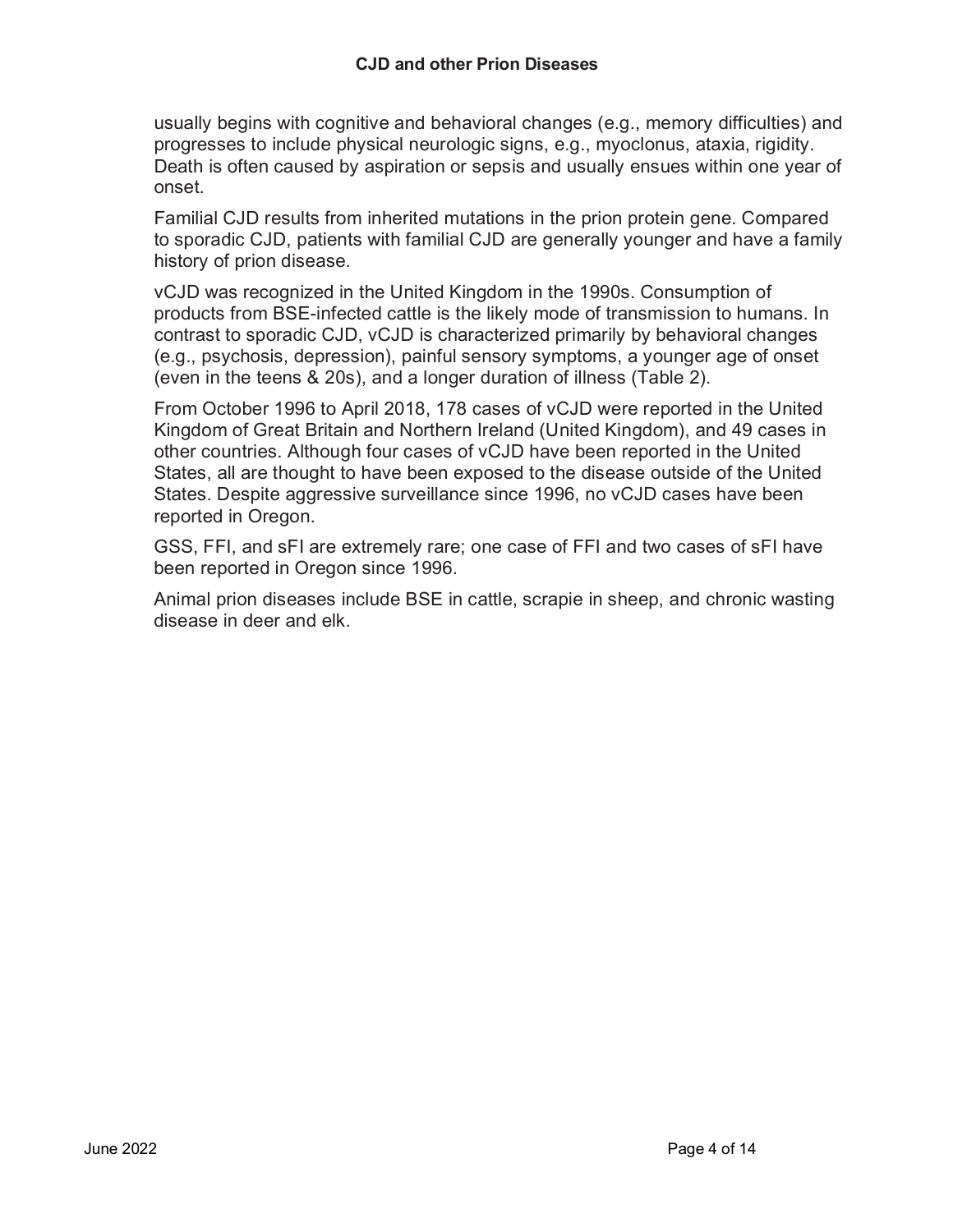| Table 2. Clinical and pathologic characteristics distinguishing variant |  |
|-------------------------------------------------------------------------|--|
| and sporadic CJD                                                        |  |

| <b>Characteristic</b>                                                                      | <b>vCJD</b>                                                                                           | <b>sCJD</b>                         |
|--------------------------------------------------------------------------------------------|-------------------------------------------------------------------------------------------------------|-------------------------------------|
| Median age at death                                                                        | 28 years                                                                                              | 68 years                            |
| Median duration of illness                                                                 | $13-14$ months                                                                                        | 4–5 months                          |
| Clinical signs and symptoms                                                                | Prominent psychiatric or<br>behavioral symptoms;<br>painful dysesthesias;<br>delayed neurologic signs | Dementia; early<br>neurologic signs |
| Periodic sharp waves on EEG                                                                | Absent                                                                                                | Often present                       |
| "Pulvinar sign" on MRI*                                                                    | Present in >75%                                                                                       | Not reported                        |
| "Florid plaques" on<br>neuropathology                                                      | Present in large numbers                                                                              | Rare or absent                      |
| Accumulation of PrP <sup>res</sup> † in<br>immunohistochemical analysis<br>of brain tissue | Marked                                                                                                | Variable                            |

Source: CDC. Creutzfeldt-Jakob disease not related to a common venue—New Jersey, 1995– 2004. MMWR 2004;53:392–6. Adapted from Belay E, Schonberger L. Variant Creutzfeldt-Jakob disease and bovine spongiform encephalopathy. Clin Lab Med 2002;22:849.

#### **2.3 Reservoirs**

It is unknown whether a reservoir exists for sporadic CJD.

#### **2.4 Modes of Transmission**

Prion diseases of humans are not typically transmitted from person to person.

- 1. Sporadic CJD. Risk factors for development of "sporadic" CJD are unknown; it may arise *de novo* in unlucky persons.
- 2. Familial CJD. Approximately 5%–15% of human prion disease is "familial" (i.e., inherited).
- 3. Iatrogenic CJD. <1% of CJD is contracted through iatrogenic transmission, e.g., acquired during medical procedures from contaminated human-derived pituitary hormones, dura mater grafts, corneal grafts or neurosurgical equipment.
- 4. Variant CJD. Acquisition of vCJD has been associated with consumption of tissue from cattle with BSE. Food-protection measures have been implemented to prevent the sale for consumption of meat products from suspected or confirmed BSE-infected cattle. Cases of vCJD in the United Kingdom show that

<span id="page-4-0"></span><sup>\*</sup> An abnormal signal in the posterior thalami on T2- and diffusion-weighted images and fluid-attenuated inversion recovery ("FLAIR") sequences on brain MRI; in the appropriate clinical context, this signal is highly specific for vCJD

<span id="page-4-1"></span><sup>†</sup> Protease-resistant prion protein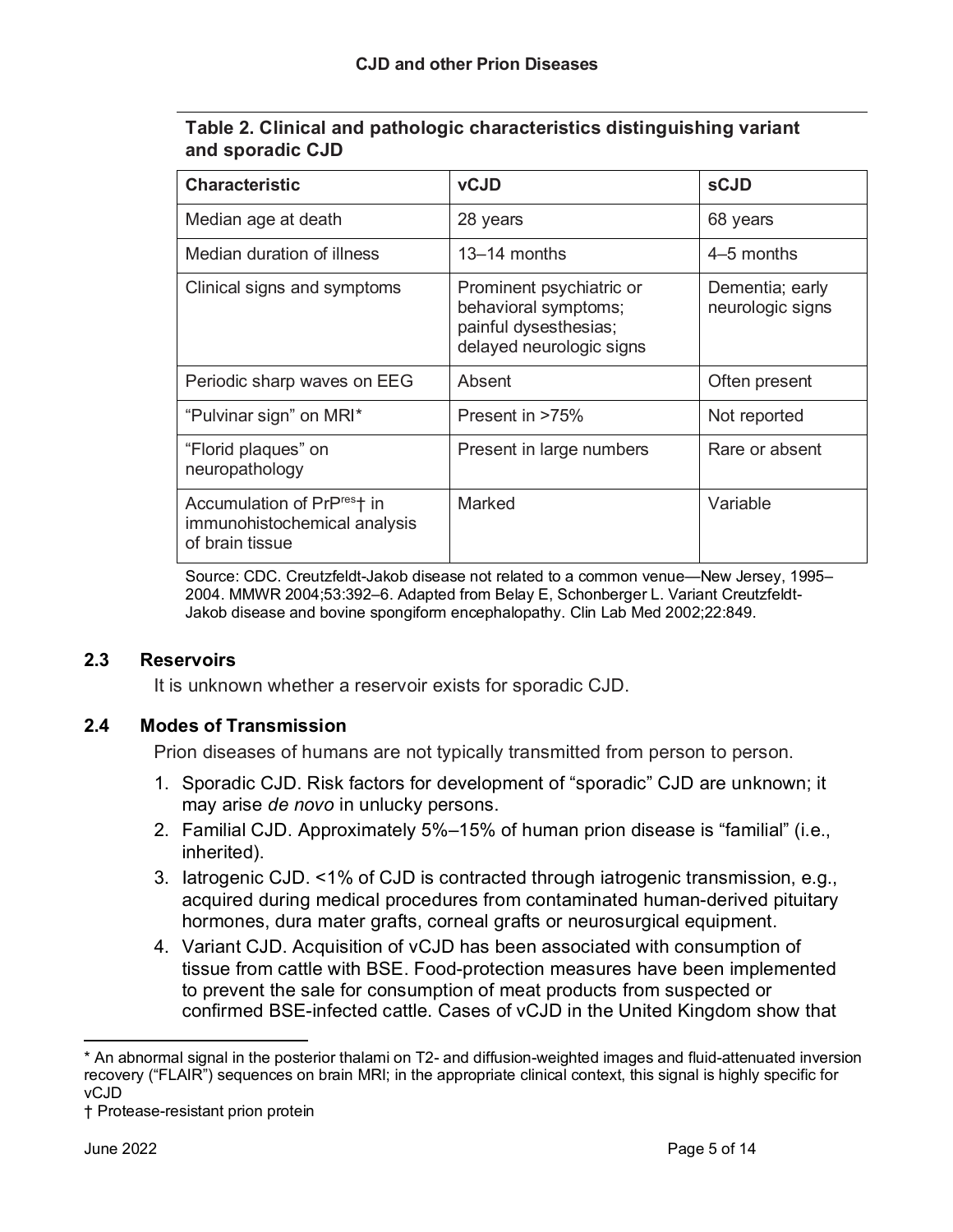blood transfusions can transmit this disease. However, other human prion diseases are not known to be transmitted by transfusions.

#### **2.5 Incubation Period**

The incubation period for the few prion diseases with known sources (i.e., variant CJD, iatrogenic prion disease) is variable and may be extremely long — years to decades.

#### **2.6 Period of Communicability**

TSEs are not communicable directly from person to person.

#### **2.7 Treatment**

These diseases are invariably fatal. Supportive care is needed, and medications may be used to control aggressive or agitated behaviors.

## **3. CASE DEFINITIONS, DIAGNOSIS AND LABORATORY SERVICES**

## **3.1 Sporadic CJD — Confirmed Case Definition**

Pathologist-confirmed diagnosis after examination of brain tissue using standard neuropathological or immunocytochemical stains; or Western-blot-confirmed protease-resistant PrPres; or presence of scrapie-associated fibrils.

#### **3.2 Sporadic CJD — Presumptive Case Definition**

Neuropsychiatric disorder PLUS positive real-time quaking-induced conversion (RT-QuIC) test on cerebrospinal fluid (CSF) or other tissues

OR

Rapidly progressive dementia; AND at least two of the following four clinical features: 1) myoclonus, 2) visual or cerebellar signs, 3) pyramidal or extrapyramidal signs, or 4) akinetic mutism;

AND

A positive result on at least one of the following laboratory tests:

- 1. a typical EEG (periodic sharp wave complexes) during an illness of any duration;
- 2. A positive 14-3-3 cerebrospinal fluid (CSF) assay in patients with a disease duration of less than 2 years;
- 3. High signal in caudate/putamen on magnetic resonance imaging (MRI) brain scan or at least two cortical regions (temporal, parietal, occipital) either on diffusion-weighted imaging (DWI) or fluid attenuated inversion recovery (FLAIR)

AND

The absence of an alternative diagnosis after routine investigation.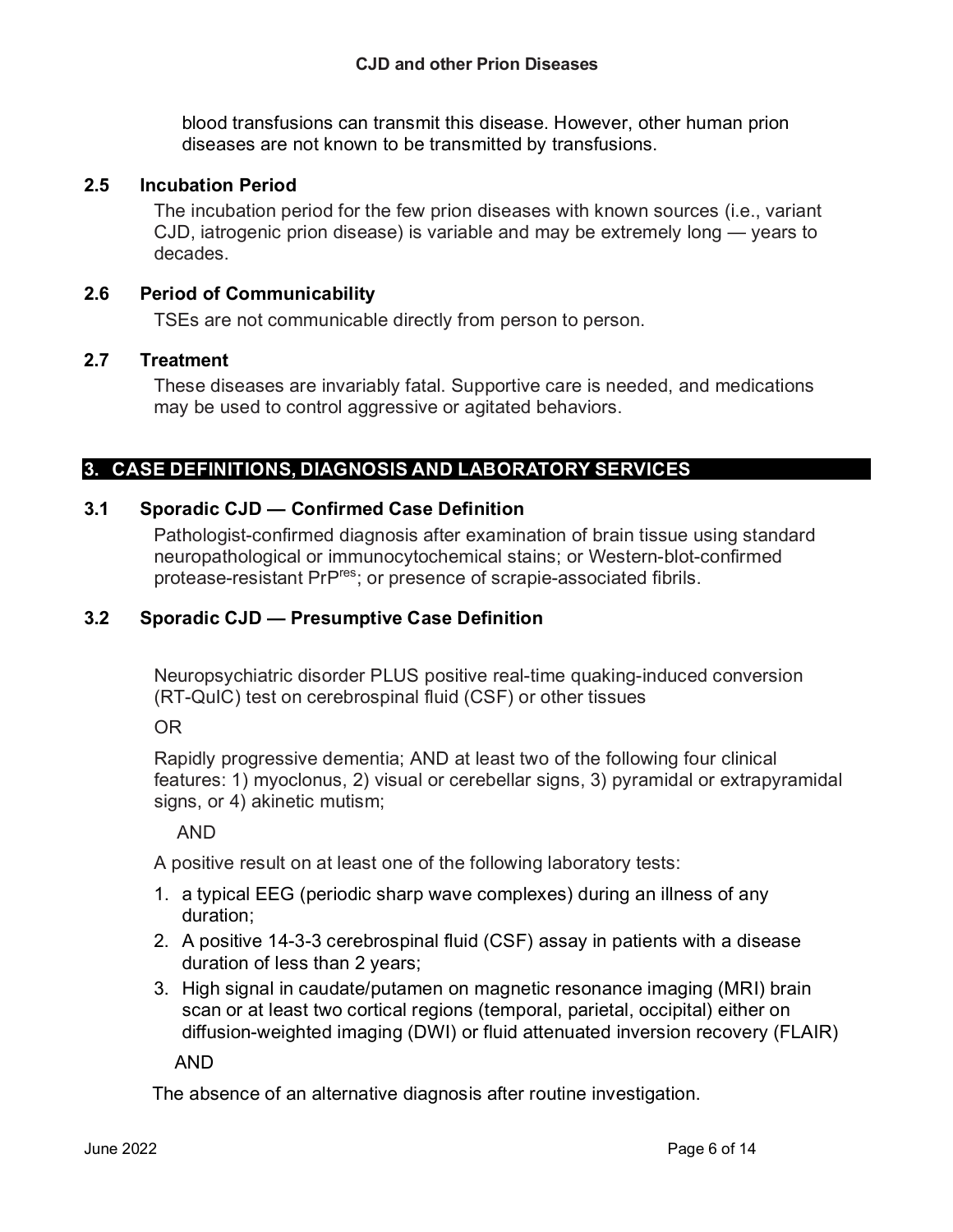## **3.3 Sporadic CJD — Suspect Case Definition (***not* **reportable to Oregon PHD)**

Progressive dementia; AND at least two of the following four clinical features: 1) myoclonus, 2) visual or cerebellar signs, 3) pyramidal or extrapyramidal signs, or 4) akinetic mutism;

AND

ALL of the following:

- 1. The absence of a positive result for any of the three laboratory tests that would classify a case as "probable" (see tests 1–3 above);
- 2. Duration of illness less than two years; and
- 3. The absence of an alternative diagnosis after routine investigation.

## **3.4 Familial CJD**

Definite or probable CJD **plus** definite or probable CJD in a first degree relative; or any neuropsychiatric disorder **plus** disease-specific PrP gene mutation.

#### **3.5 Iatrogenic CJD**

Definite or probable CJD plus a recognized risk for medical acquisition — e.g., antecedent receipt of human growth hormone or dura mater implantation.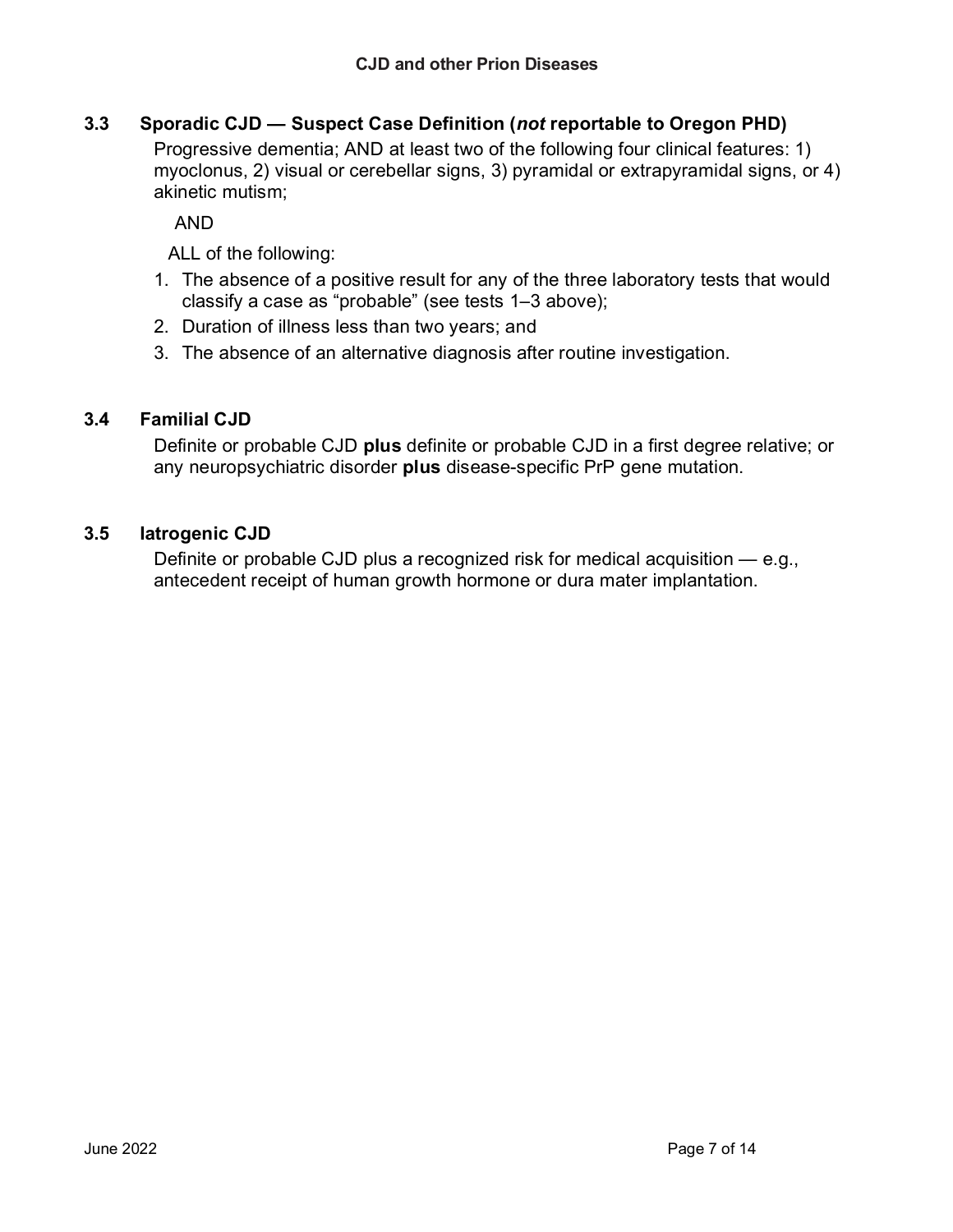## **3.6 Definite vCJD**

- a. Current age or age at death <55 years (a brain autopsy is recommended, however, for all physician-diagnosed CJD cases).
- b. Psychiatric symptoms at illness onset and/or persistent painful sensory symptoms (frank pain and/or dysesthesia).
- c. Dementia, and development ≥4 months after illness onset of at least two of the following five neurologic signs: poor coordination, myoclonus, chorea, hyperreflexia, or visual signs. (If persistent painful sensory symptoms exist, ≥4 months delay in the development of the neurologic signs is not required).
- d. A normal or an abnormal EEG, but not the diagnostic EEG changes often seen in classic CJD.
- e. Duration of illness of over 6 months.
- f. Routine investigations of the patient do not suggest an alternative, non-CJD diagnosis.
- g. No history of receipt of cadaveric human pituitary growth hormone or a dura mater graft.
- h. No history of CJD in a first degree relative or prion protein gene mutation in the patient.

#### **3.7 Suspected vCJD**

Neuropathologic examination of brain tissue is required to confirm a diagnosis of variant CJD. The following confirmatory features should be present.

- a. Numerous widespread kuru-type amyloid plaques surrounded by vacuoles in both the cerebellum and cerebrum – florid plaques.
- b. Spongiform change and extensive prion protein deposition shown by immunohistochemistry throughout the cerebellum and cerebrum.

## **3.8 All other human prion diseases (Confirmed case definition)**

Pathologist-confirmed diagnosis after examination of brain tissue using standard neuropathological or immunocytochemical stains.

## **3.9 Services Available at the Oregon State Public Health Laboratory**

OSPHL does not perform diagnostic testing for prion diseases; however, our goal is to have autopsies performed by the Neuropathology Department at OHSU (503- 494-8276) on all potential CJD or vCJD cases. Coordinate with OPHD to arrange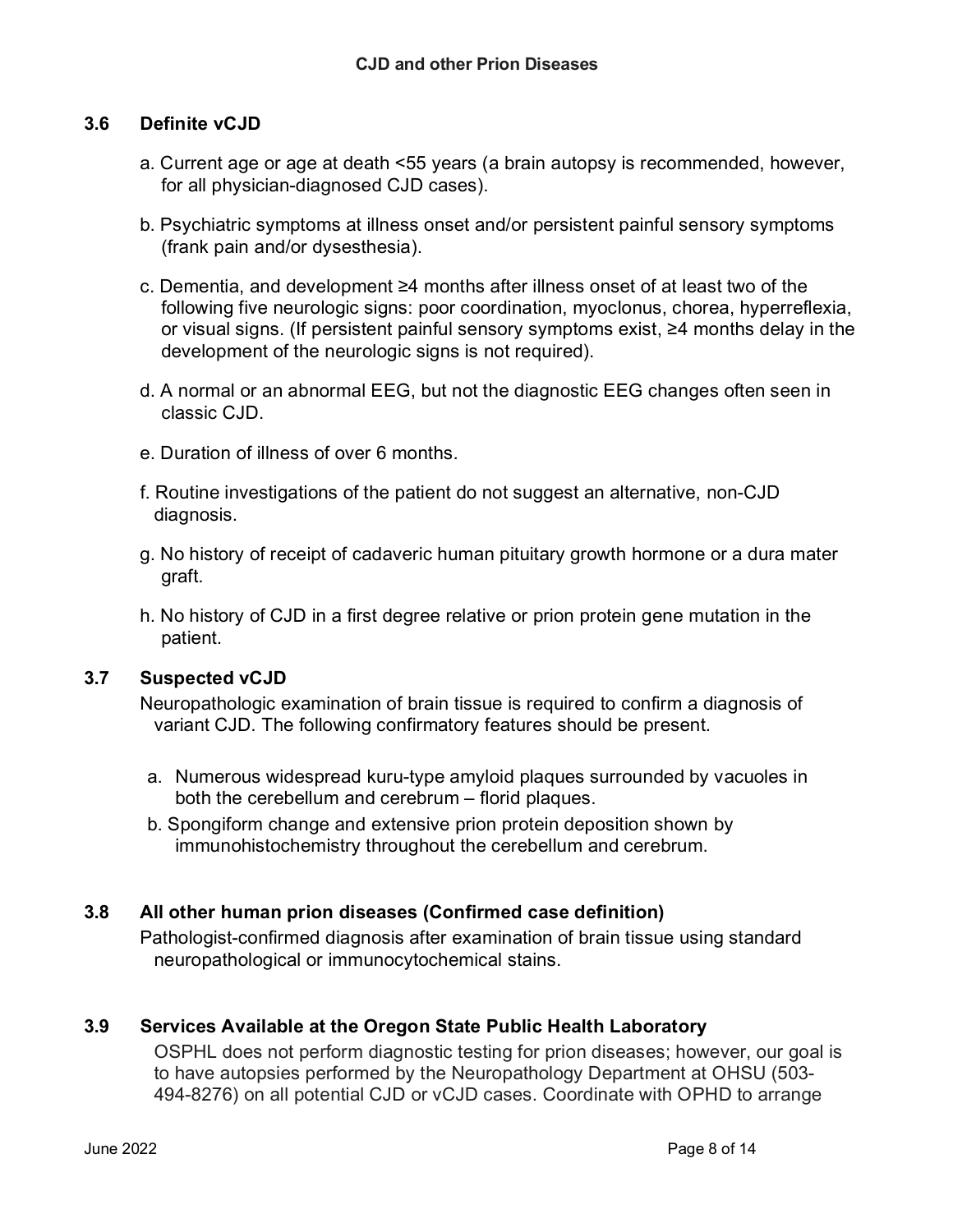autopsy; if we are unavailable, call the OHSU operator (503-494-9000) and ask for the on-call autopsy resident. Neuropathologist Dr. Randy Woltjer of OHSU is the primary contact for prion diseases.

## **4. ROUTINE CASE INVESTIGATION**

Cases of suspect, presumptive, and autopsy-confirmed prion disease are identified from three main sources: 1) reports from health care providers; 2) lab reports from the National Prion Disease Pathology Surveillance Center (NPDPSC; the national reference laboratory for prion diseases); and 3) death certificates.

## **4.1 Attempt to Confirm the Diagnosis**

Determine whether the patient is alive or deceased. There is no need to interview the next o -kin unless vCJD, iatrogenic CJD, a novel prion disease, or a CJD cluster is suspected.

Interview the provider or review medical records to collect information on the patient's clinical presentation and antemortem test results (see above). See Appendix A for definitions of neurologic terms found on the case report form.

If CJD is diagnosed and the patient is still alive, strongly encourage the provider to discuss with the patient the essential role of autopsy for confirming a diagnosis of CJD. If the next of kin consents to an autopsy, he or she should complete the NPDPSC autopsy consent form (available at

[https://case.edu/medicine/pathology/sites/case.edu.pathology/files/2018-](https://case.edu/medicine/pathology/sites/case.edu.pathology/files/2018-06/NPDPSC-Autopsy-Consent-%282018%29.pdf) [06/NPDPSC-Autopsy-Consent-%282018%29.pdf](https://case.edu/medicine/pathology/sites/case.edu.pathology/files/2018-06/NPDPSC-Autopsy-Consent-%282018%29.pdf) )send or fax it to the NPDPSC. The NPDPSC will cover all expenses related to the autopsy, including brain-only autopsy, roundtrip transportation to and from OHSU, and testing for CJD and other prion diseases. The NPDPSC performs advanced neuropathological and biochemical diagnostics, including histopathology, immunohistochemistry, Western blot, and prion gene analysis to confirm a diagnosis of prion disease and to distinguish among types (e.g., familial vs. sporadic).

If the patient has died, determine the date of death and whether postmortem samples of brain tissue were collected. Ascertain which laboratory has the tissues and ensure that tissues and any pathology reports are forwarded to OHSU Department of Neuropathology, ATTN: Dr. Randy Woltjer**.** 

#### **4.2 Ascertain Exposures**

Complete the questions on the Clinical and Risks Tabs in Orpheus.

## **5. CONTROLLING FURTHER SPREAD**

#### **5.1 Infection Control Recommendations**

1. Standard precautions are recommended for hospitalized patients; additional special precautions are necessary during some surgical procedures, including surgery on the brain, spinal cord and posterior eye.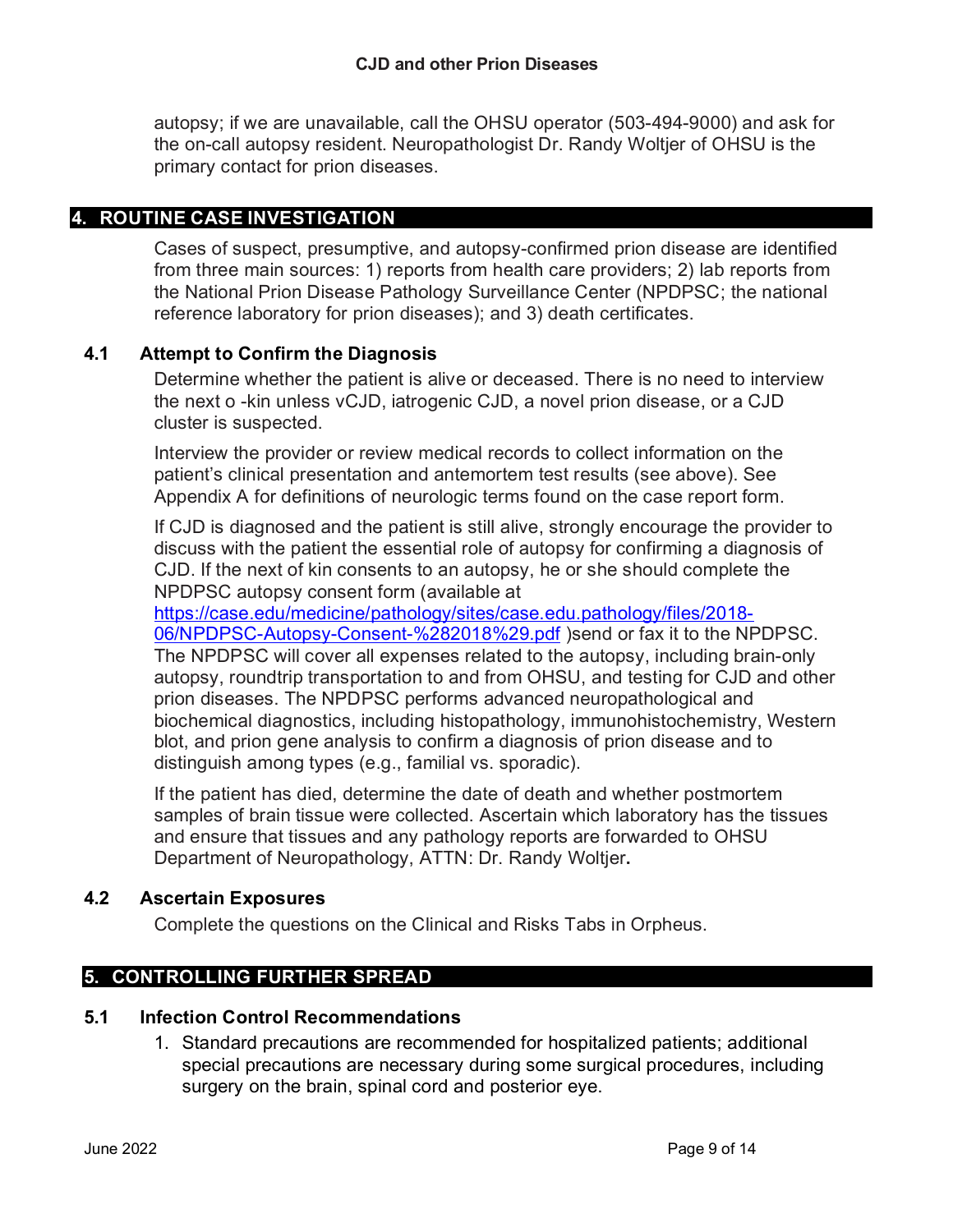2. Surgical procedures: **Prions are resistant to routine physical and chemical sterilization measures used in medical facilities.** As a result, surgical equipment, surfaces and other objects in contact with certain tissues, including nervous or posterior eye, of persons with suspected or confirmed prion diseases require special decontamination measures. The brain, spinal cord and posterior eye of patients with prion diseases are considered highly infectious.

If a patient with prion disease requires or had within the past 14 months a surgical procedure or invasive EEG monitoring, contact the facility's infection control division so that appropriate infection control measures can be implemented, if needed. Information about infection control measures related to prion disease is available from CDC [\(www.cdc.gov/prions/cjd/infection](http://www.cdc.gov/prions/cjd/infection-control.html)[control.html\)](http://www.cdc.gov/prions/cjd/infection-control.html) and the World Health Organization (WHO; <http://whqlibdoc.who.int/publications/2003/9241545887.pdf> and [www.who.int/bloodproducts/tablestissueinfectivity.pdf](http://www.who.int/bloodproducts/tablestissueinfectivity.pdf) ).

- 3. Autopsy: The WHO Infection Control Guidelines for Transmissible Spongiform Encephalopathies should be followed during autopsy of a patient with diagnosed human prion disease. See <http://whqlibdoc.who.int/publications/2003/9241545887.pdf>
- 4. Embalming: Information on Creutzfeldt-Jakob Disease for Funeral Home, Cemetery and Crematory Practitioner can be found at: [www.health.ny.gov/professionals/funeral\\_director/diseases/creutzfeldt-jakob/](http://www.health.ny.gov/professionals/funeral_director/diseases/creutzfeldt-jakob/)
- 5. Blood, Tissue, or Organ Donation: Tissues and organs from patients with prion disease should not be donated for transplantation or teaching purposes.[‡](#page-9-0)

# **5.2 Case Management**

If routine case investigation has been completed, no case follow-up is needed after an autopsy is arranged. Once pathology results are available, they will be sent to the patient's physician and to OPHD, which, in turn, will forward them to the local health department, which will be responsible for updating the case record in Orpheus. Using these pathology results, the case can be classified.

# **5.3 Contact Management**

No follow-up is needed for close contacts of the patient since there is no evidence that any human prion disease is transmitted directly from person to person, even with intimate contact. If the patient had a surgical procedure when the hospital was unaware of the disease status, contact the infection control practitioner of the hospital or clinic where the patient had the procedure.

<span id="page-9-0"></span><sup>‡</sup> Note: Additional infection control measures are recommended in some circumstances for asymptomatic persons who are at risk for developing prion disease based on any of the following: 1) receipt of dura mater *or*  corneal transplants, or human-derived pituitary hormones, especially human-derived growth hormone; 2) history of having undergone neurosurgery; or 3) any known blood relationship to persons with heritable prion disease. Source: World Health Organization Communicable Disease Surveillance and Response. WHO Manual for surveillance of human transmissible spongiform encephalopathies.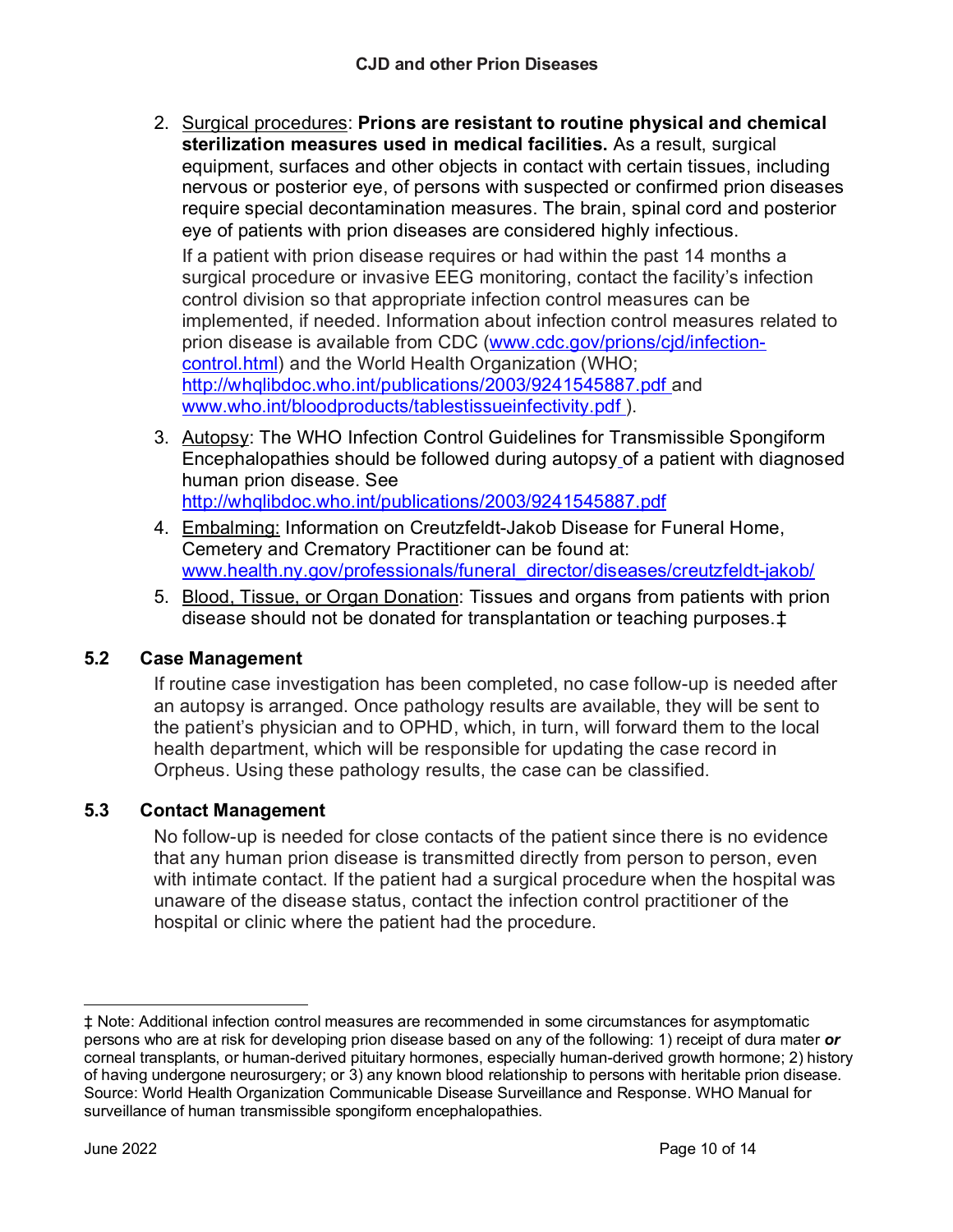## **6. ROUTINE PREVENTION**

6. There is no vaccine against human prion diseases. There are no prevention measures for the majority of human prion diseases. See the infection control WHO Infection Control Guidelines for Transmissible Spongiform Encephalopathies should be followed during autopsy of a patient with diagnosed human prion disease. See [http://whqlibdoc.who.int/publications/2003/9241545887.pdf.](http://whqlibdoc.who.int/publications/2003/9241545887.pdf)

## **UPDATE LOG**

May 2016: updated vCJD numbers and corrected typos. (Stephen Ladd-Wilson)

- March 2016. The legal reporting requirement reflect the 2011 revision to the Reportable Diseases Rule case definitions were updated in 2015 due to revision to the national case definitions [\(http://arcweb.sos.state.or.us/pages/rules/oars\\_300/oar\\_333/333\\_018.htm\)](http://arcweb.sos.state.or.us/pages/rules/oars_300/oar_333/333_018.htm). (Stephen Ladd-Wilson)
- June 2017: added reference to CJD Foundation; added case definitions for iatrogenic, familial, and vCJD. (Stephen Ladd-Wilson)
- October 2018: Incorporated new diagnostic criterion, the RT-QuIC test, for determining case classification of presumptive, sporadic CJD case. (Stephen Ladd-Wilson)
- June 2022: updated MRI criterion, which harmonizes with diagnostic criteria in the UK and Europe. Added definition for neuropsychiatric disorder. (Stephen Ladd-Wilson)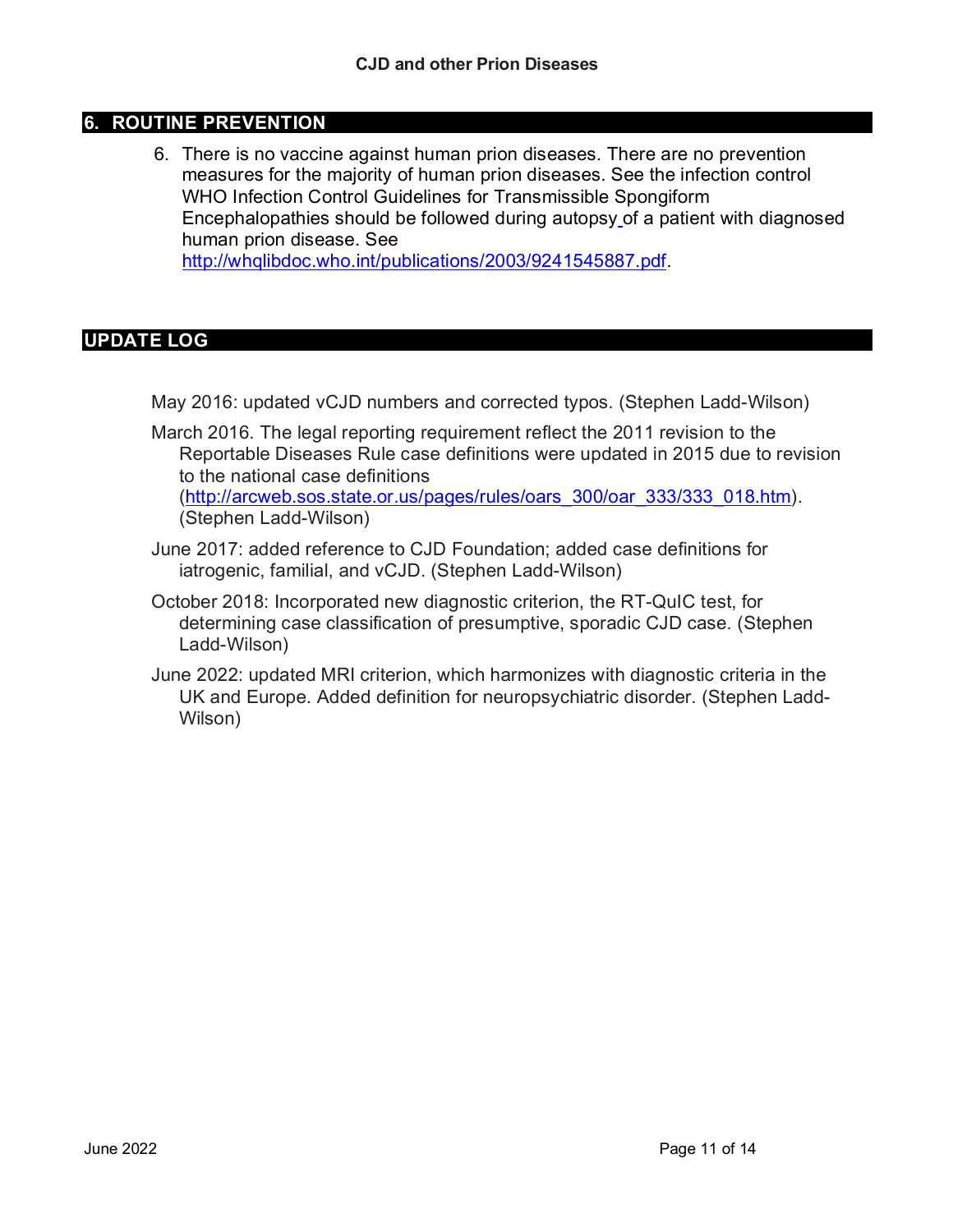## **Appendix A — Definitions of neurologic terms found on the case report form**

The following terms and their definitions may assist with the questions on the prion disease case-report form and terms that you may find during Creutzfeldt-Jakob Disease (CJD) chart reviews.

**Akinetic mutism**: the loss of the voluntary ability to speak and move. This term should be specifically stated. Unless it is clearly stated that the patient is awake and not comatose, do not substitute the term "unresponsive."

**Cerebellar signs** of CJD may include:

- Ataxia: Failure of muscular coordination. Affected patients have problems with coordination, balance and maintaining posture early in the disease, and, as the disease progresses, severe ataxia leading to loss of ability to walk.
- Opsoclonus: horizontal and vertical oscillations of the eyes
- Nystagmus: involuntary, rapid, rhythmic movement of the eyeball
- Truncal titubation or truncal ataxia: staggering, stumbling gait with shaking of the trunk
- Appendicular ataxia: lack of coordination in a limb
- Movement tremor: involuntary trembling or quivering
- "Termination" or "terminal tremor" would be included in CJD signs; however, "tremor" alone is not necessarily a sign of cerebellar problems or CJD.

**Chorea**: Writhing movements of the limbs that appear to be well coordinated but occur involuntarily.

**Dementia**: cognitive decline.

**Dysesthesia and painful sensory symptoms**: New onset of pain or other uncomfortable sensations unrelated to injury or stimulus.

**Dystonia**: Abnormal tonicity in muscles resulting in impairment of voluntary movement.

**Extrapyramidal signs** refer to disorders of brain structures controlling movement, mainly with reference to the basal ganglia and related structures. The most commonly recognized extrapyramidal signs are those associated with Parkinson's disease. Extrapyramidal signs of CJD may include:

- Bradykinesia or hypokinesia (slowness of movement)
- Rigidity of limbs or neck
- Tremor
- Hypomimia (flat facies, masked facies, lack of facial expression)
- Postural instability
- Shuffling gait
- Ballismus or hemiballismus (sudden flinging movements of the extremities)
- Chorea or choreoathetosis (writhing movements)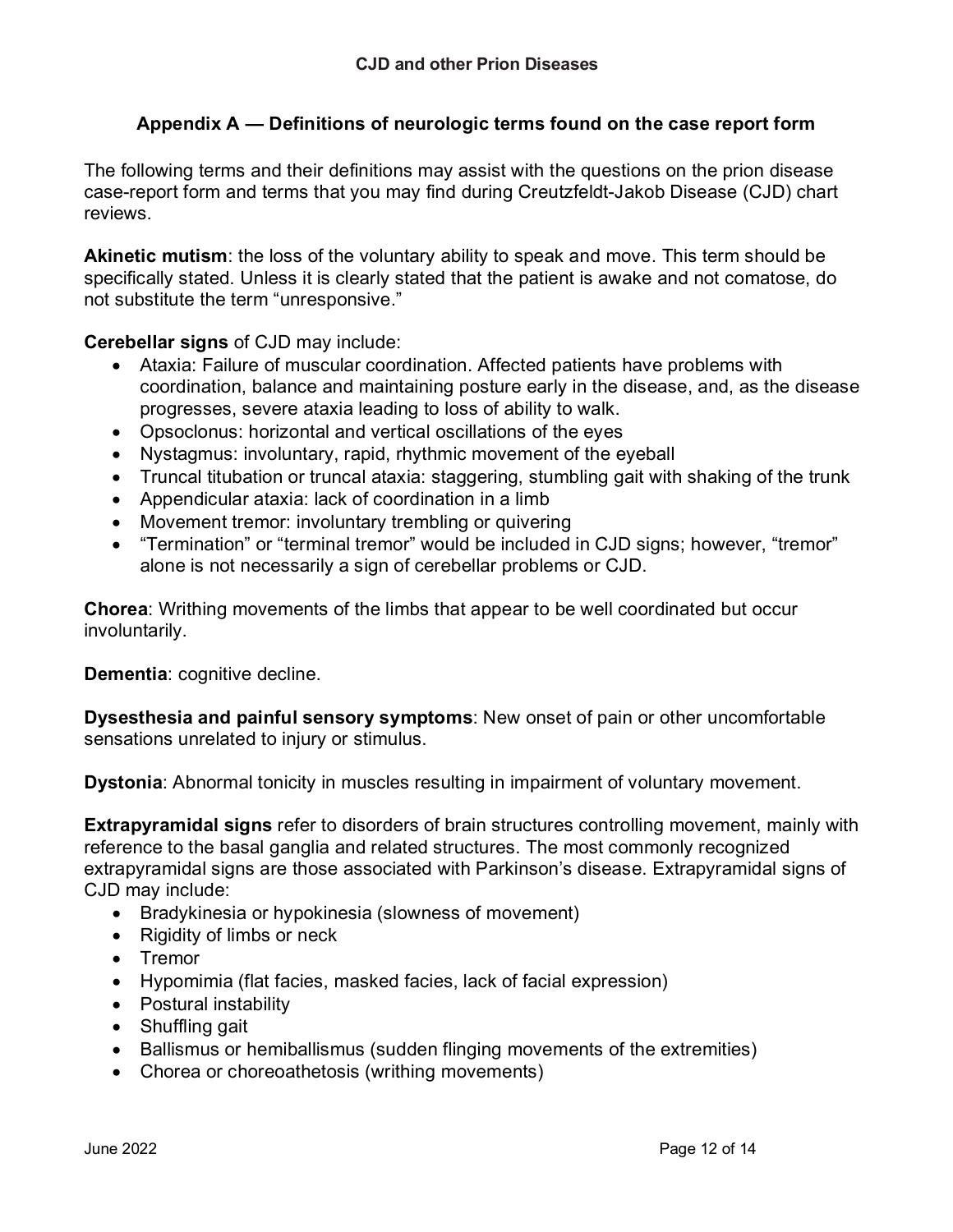## **Hyperreflexia**: Exaggerated reflexes

**Myoclonus**: Sudden, involuntary contractions or jerking of a muscle or group of muscles. Terms such as "myoclonic jerks," "myoclonic jerking," and "myoclonic activity" are also acceptable. These variants of myoclonus may be mentioned:

- Nocturnal myoclonus
- Facial myoclonus
- Action myoclonus
- Startle myoclonus

**Terms such as "twitching," "tremulousness," "shaking" and "shakiness" are not equivalent**; **and the term "clonus" represents a separate neurologic sign**.

**Neuropsychiatric disorder:** a disorder of thought or behavior that is directly related to abnormalities of the central nervous system**.**

**Progressive Dementia**: Ongoing cognitive decline. Unlike the dementia of Alzheimer's disease, the dementia in CJD patients becomes very pronounced over a short period of time (weeks). **Terms like "delirium," "altered mental status," or "unresponsiveness" should not be interpreted as representing progressive dementia, unless there is clear evidence in the chart that the condition has been ongoing for weeks, and that the patient's cognitive ability is getting progressively worse.**

**Progressive neuropsychiatric disorder**: Abnormalities in the nervous system and in mental processes. In the variant form of CJD, the first symptoms are psychiatric, and patients experience a progressive neuropsychiatric disorder lasting at least 6 months. In the sporadic form, if neuropsychiatric disorders are present, they usually are concurrent with the physical manifestations of the disease.

**Pyramidal signs** refer to disorders of the upper motor neuron pathway going from the motor cortex through the brainstem and down to the spinal cord. Pyramidal signs would include findings such as:

- Upper motor neuron weakness
- Hemiplegia (paralysis of one side of the body)
- Spastic (limb) paralysis or paresis
- Hyperreflexia
- Babinski's sign (upgoing toes)
- Spasticity
- Clonus (alternating muscular contraction and relaxation in rapid succession)